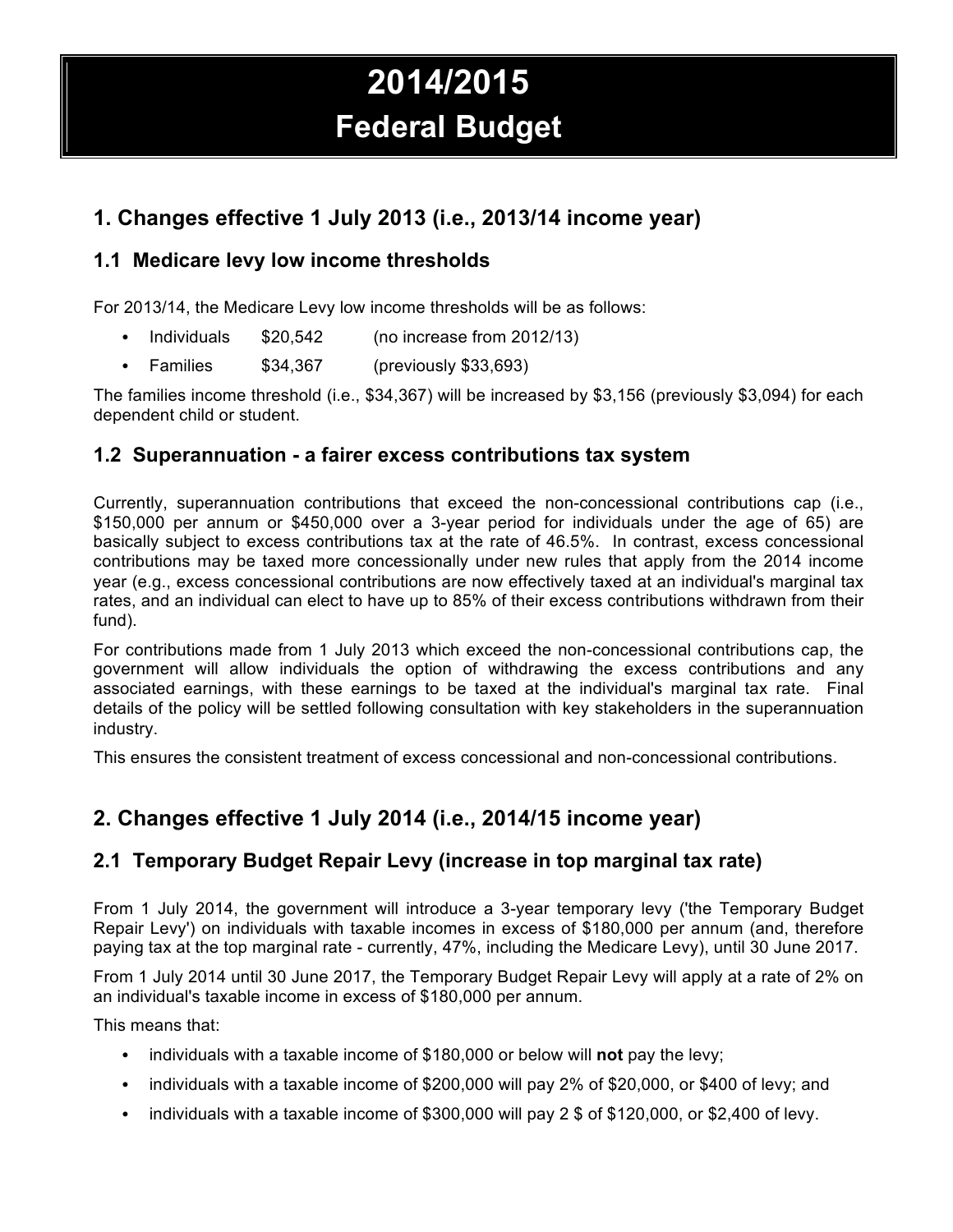A number of other tax rates that are currently based on calculations that include the top personal tax rate will also be increased. These tax rates will be increased for the same period that the Temporary Budget Repair Levy is in place.

Furthermore, to prevent high income earners from utilising fringe benefits to avoid the levy (e.g., through salary packaging), the FBT rate will be increased from 47% to 49% from 1 April 2015 until 31 March 2017, to align with the FBT year. The cash value of benefits received by employees of public benevolent institutions and health promotion charities, public and not-for-profit hospitals, public ambulance services and certain other tax-exempt entities, will be protected by increasing the annual FBT caps. In addition, the fringe benefits rebate rate will be aligned with the FBT rate from 1 April, 2015

#### **2.1.1 Tax Rates and thresholds - resident individuals**

The following table sets out the income tax rates that apply to resident individuals for **2013/14**

| <b>Taxable Income</b> | Tax Payable:                            |
|-----------------------|-----------------------------------------|
| \$                    |                                         |
| $0 - 18,200$          | Nil                                     |
| 18,201 - 37,000       | Nil + 19% of excess over \$18,200       |
| 37,001 - 80,000       | \$3,572 + 32.5% of excess over \$37,000 |
| 80,001 - 180,000      | \$17,547 + 37% of excess over \$80,000  |
| $180,001 +$           | \$54,547 + 45% of excess over \$180,000 |

<sup>1</sup>*The above rates do not include the Medicare levy of 1.5%.*

The following table sets out the income tax rates that apply to resident individuals for **2014/15**, if the Temporary Budget Repair Levy is implemented as proposed.

| <b>Taxable Income</b> | Tax Payable:                            |
|-----------------------|-----------------------------------------|
| \$                    |                                         |
| $0 - 18,200$          | Nil                                     |
| 18,201 - 37,000       | Nil + 19% of excess over \$18,200       |
| $37,001 - 80,000$     | \$3,572 + 32.5% of excess over \$37,000 |
| 80,001 - 180,000      | \$17,547 + 37% of excess over \$80,000  |
| $180,001 +$           | \$54,547 + 47% of excess over \$180,000 |

<sup>1</sup>*The above rates do not include the Medicare levy of 2% which applies from 1 July 2014.*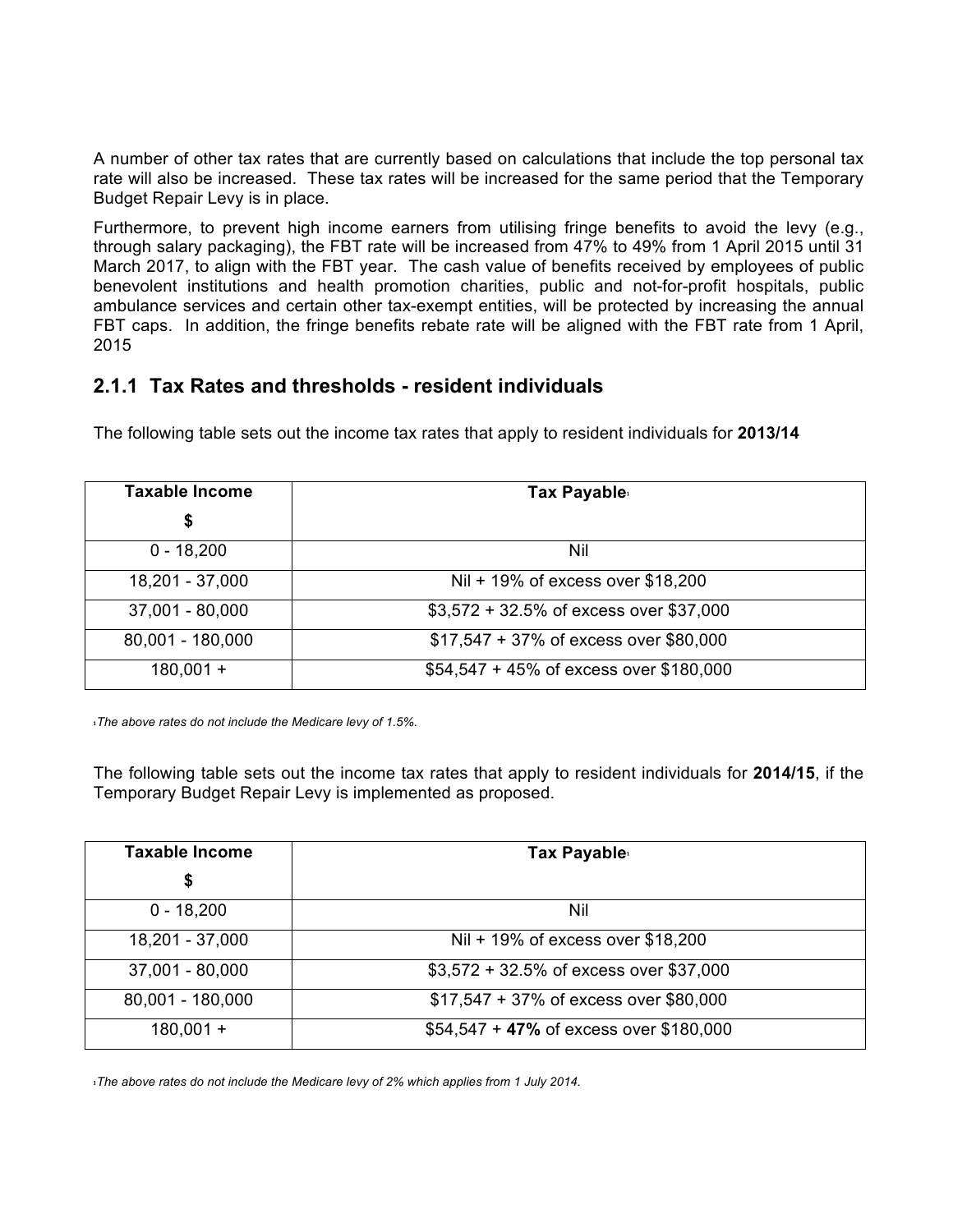## **2.2 Abolishing the Dependent Spouse Tax Offset ('DSTO")**

From 1 July 2014, the government will abolish the DSTO for all individual taxpayers.

Currently, the DSTO is only available in respect of a dependent spouse born before 1 July 1952. However, taxpayers entitled to claim the Zone Tax Offset ("ZTO'), the Overseas Forces Tax Offset ('OFTO') and the Overseas Civilians Tax Offset ('OCTO') are still able to claim their full notional entitlement to the DSTO (i.e., irrespective of the spouse's age) as part of these tax offsets.

Furthermore, taxpayers eligible for the ZTO, OFTO and OCTO can currently claim eight other dependant-related tax offsets (e.g., invalid relative tax offset, the parent/parent-in-law tax offset and the child-housekeeper tax offset) which were replaced by the Dependent (Invalid and Carer) Tax Offset ('DICTO'), effective from 1 July 2012. Broadly, taxpayers with a dependant who is genuinely unable to work due to carer obligations or a disability may be eligible for the DICTO.

As part of the proposed measure to abolish the dependent spouse tax offset, these eight other dependant-related tax offsets will be replaced by the DICTO from 1 July 2014, for those individuals entitled to claim the ZTO, OCTO and OFTO.

## **2.3 Abolishing the Mature Age Worker Tax Offset ('MAWTO") - savings redirected to new** *Restart Programme* **for mature aged job seekers**

From 1 July 2014, the government will abolish the MAWTO.

Currently, the MAWTO is only available in respect of a resident individual who was born before 1 July 1957 and who has an amount of net income from working of less than \$63,000 for an income year.

The government believes that encouraging mature age workers to participate in the workforce can be done more effectively through direct payments or incentives. In particular, from 1 July 2014, under the government's new *Restart Programme*, a payment of up to \$10,000 may be available (over a 24 month period-refer below) to employers who hire a full-time mature aged job seeker (aged 50 years or over) who has been unemployed for at least six months (including those receiving the Disability Support Pension).

Specifically, under the *Restart Programme*, payments will commence after the worker has been employed (with an employer) for at least six months, and will be paid in the following instalments:

- \$3,000 will be paid after the first six months of employment;
- \$3,000 will be paid after 12 months of employment;
- \$2,000 will be paid after 18 months of employment; and
- \$2,000 will be paid after 24 months of employment.

To be eligible, employers will need to demonstrate that the job they are offering is "sustainable and ongoing", and that they are not displacing existing workers with subsidised job seekers.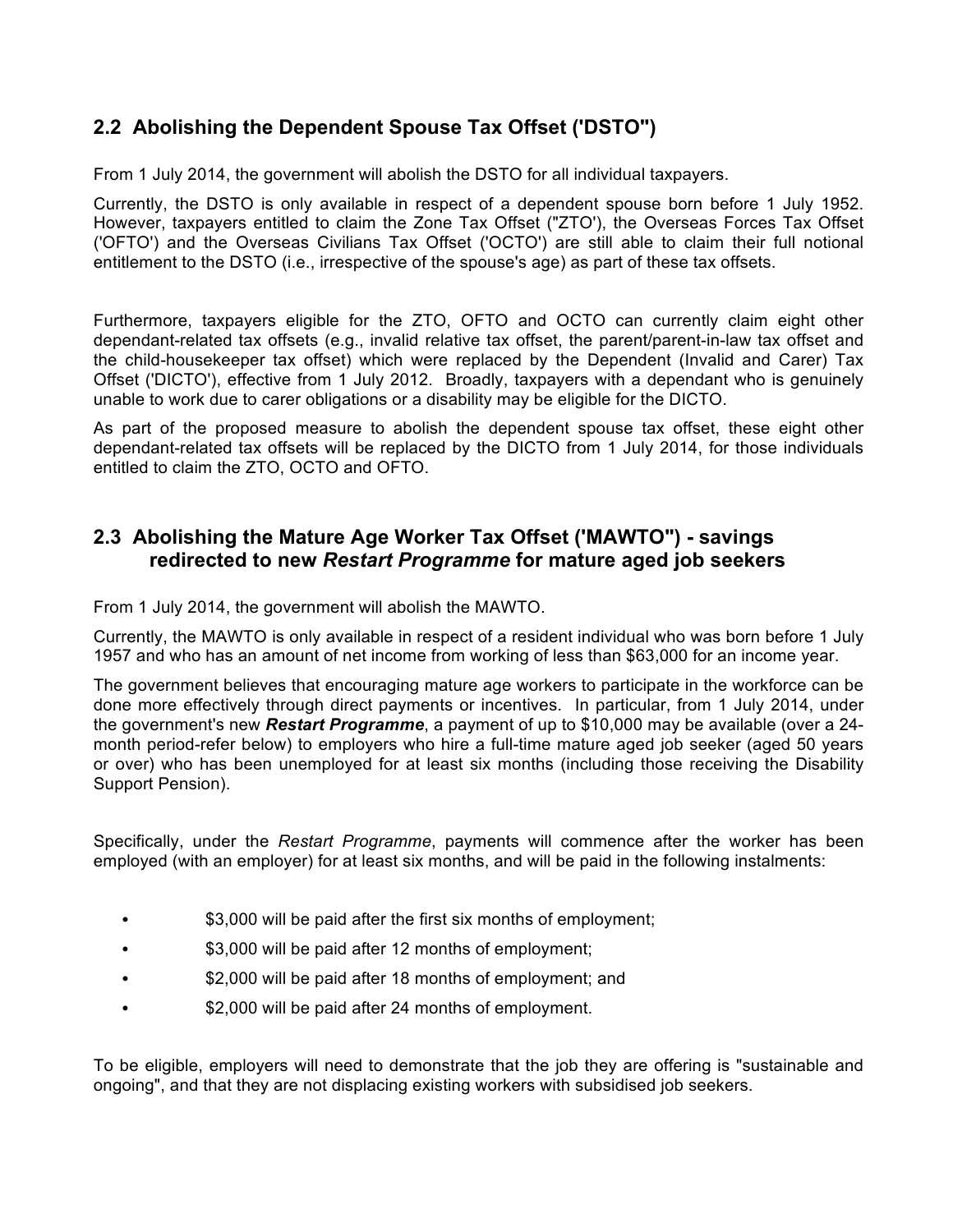## **2.4 Abolishing the First Home Saver Accounts ('FHSA') scheme**

The government will abolish the FHSA scheme due to lower than forecast take-up rates.

New accounts opened from Budget night (13 May 2014) will not be eligible for concessions, with the government co-contribution to cease from 1 July 2014, and tax concessions and the income and asset tax exemptions for government benefits associated with these accounts to cease from 1 July 2015.

As of 1 July 2015, account holders will be able to withdraw their account balances without restriction. Furthermore, once the FHSA scheme is abolished, these accounts will be treated like any other account held with a relevant provider.

## **2.3 Family Payment Reform - maintain family tax benefit ('FTB") rates for two years**

The government will maintain current FTB payment rates for two years commencing from 1 July 2014. Under this measure, indexation of the maximum and base rates for FTB Part A and the rate of FTB Part B will be paused until 1 July 2016.

## **3. Other Budget announcements**

#### **3.1 New schedule for increasing the Superannuation Guarantee ('SG')**

The government will change the schedule for increasing the SG rate from 9.25% to 12%, to provide businesses with certainty, as follows:

> Instead of pausing the SG rate at 9.25% (as previously announced), the SG rate will increase from

9.25% to 9.5% from 1 July 2014 as currently legislated, to give certainty to employers and

employees (given the *Minerals Resource Rent Tax Repeal and Other Measures Bill 2013* was

rejected in the Senate).

> The SG rate will remain at 9.5% until 30 June 2018 and then increase by 0.5% each year until it

reaches 12% in 2022/23 (one year later than previously proposed).

This rescheduling of the SG rate will make it clear to businesses that are currently uncertain whether they should pay superannuation at 9.25% (as announced) or 9.5% (as legislated) from 1 July 2014.

*Editor: By announcing this change now, business will be able to meet their SG obligations from 1 July 2014 by paying superannuation at the rate currently set out in the law (i.e., 9.5%).*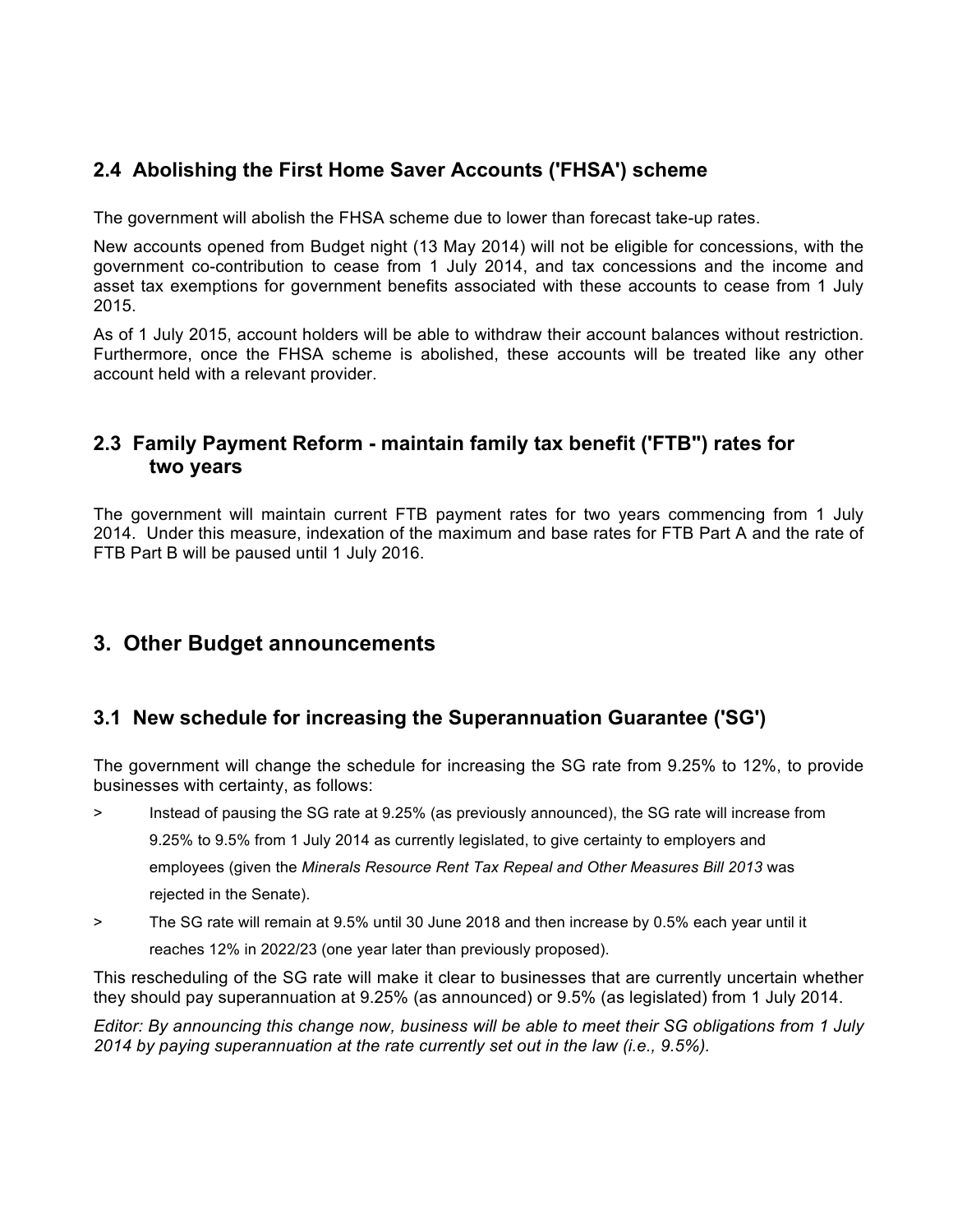## **3.2 Private Health Insurance ('PHI') Rebate and Medicare Levy Surcharge ('MLS') income thresholds - pausing indexation**

The PHI rebate is currently income tested against three income tiers which were first introduced on 1 July 2012. The rebate may be available to those eligible individuals who are covered by a complying private health insurance policy.

The MLS is levied upon individual taxpayers who are not covered by a complying private health insurance policy, and whose income exceeds certain income thresholds.

From 1 July 2015 to 30 June 2018, the PHI and MLS income thresholds will not be indexed. In relation to the PHI rebate (for example), this means that if an individual's income or a family's income increases enough for them to move into a higher income tier, they may end up receiving a lower or no PHI rebate.

## **3.3 High Education Loan Programme ('HELP') - cessation of HECS-HELP benefit and changes to repayment thresholds and indexation**

The government will continue to make HELP loans so that eligible students do not have to pay their fees up-front. However, the HECS-HELP benefit that was intended to provide an incentive for graduates of particular courses to take up related occupations or work in specified locations will be abolished from 2015/16.

Further, commencing from 2016/17, a new minimum threshold will be established for the repayment of HELP debts, currently estimated to be \$50,638. A new repayment rate of 2% of repayment income will also be applied to debtors with incomes above the new minimum threshold. Indexation of HELP debts will also be adjusted from 1 July 2016.

#### **3.4 Measures for a more sustainable family payments system**

The government has announced various measures to the existing family payments system. Some of the main measures including the following:

- (a) **New supplement for single parents** From 1 July 2015, single parents who receive the maximum rate of FTB Part A, but are no longer receiving FTB Part B as a result of changes to eligibility, will have access to a new \$750 annual supplement for each child aged 6-12 years.
- (b) **FTB Part B for children under 6 years of age** From 1 July 2015, families eligible for FTB Part B will only receive the payment while their youngest child is under 6 years of age. Families already receiving FTB Part B with a youngest child at least 6 years of age on 1 July 2015 will continue to receive FTB Part B until 30 June 2017.
- (c) **FTB Part B primary earner income limit** From 1 July 2015, the primary earner income limit for families to become eligible for FTB Part B will be reduced from \$150,000 to \$100,000 per annum.
- (d) **FTB end-of-year supplements** From 1 July 2015, the FTB Parts A and B end-of-year supplements will be returned to their original amounts of \$600 and \$300, and will remain at that amount without further indexation.